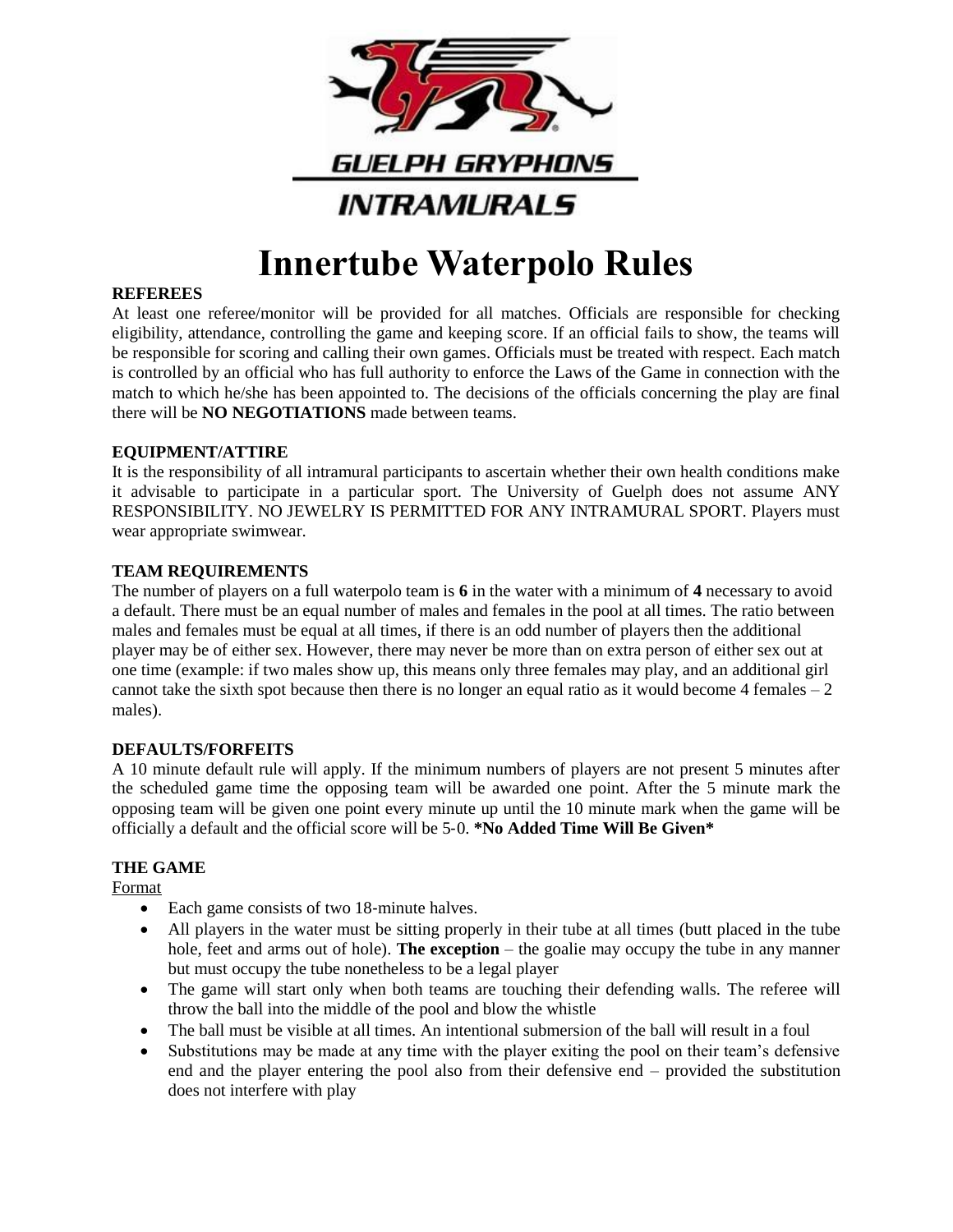- If the ball is knocked out of play by team 1:
	- $\circ$  In team 2's goal end because they missed a shot on net, team 2 goalie gets the ball
	- o In team 1's goal end, team 2 gets the ball as a corner throw in at that end
	- $\circ$  Along the side of the pool, then team 2 gets a throw in at the place where the ball went out of play
- Pushing off pool walls is legal
- Pushing or holding back an opponent with or without the ball is a foul. Note the person holding the ball may also be called on this infraction
- Intentional splashing will result in a penalty
- Teams will switch ends after halftime

## Goaltender and Related Rules

- The goaltender may **not** throw the ball past the centreline
- The goaltender may **not** cross the centreline
- The goaltender is **not** allowed to hang from the net at any time; such action will be called a foul
- The goaltender may not dunk or attack a player with the ball; violation of this rule will result in a penalty shot
- Goaltender may not be dunked or attacked; any contact with the goaltender will result in a foul
- An opposing player who intentionally breaks the plane of the goal post will be called for entering the crease
- A player other than the goalie (but a member of that goalie's team) intentionally breaking the plane of the goal post will be called for goaltending resulting in a penalty shot

## Dunking (knocking a player off their tube by dunking the tube)

- Players may not attempt to dunk another player **unless** that player has possession of the ball
- Players holding the ball may not attempt to block a dunk or push off another player
- Only one player may attempt to dunk the ball carrier at a time
	- $\circ$  A dunk may be performed with only one hand and only in a downward motion with a flat hand or with a fist
- **Players are not allowed to pull, push, lift, kick, or grab another player's tube unless as part of a proper dunk**
- Dunking may not occur within 1 meter of the wall. Due to this rule, no player may swim along the wall with the ball to avoid being dunked. If you are on the wall for longer than **3 seconds**, you will lose possession of the ball

#### **Other**

- Penalty shots shall be taken from 4 meters from the net by the impacted player. The official will blow their whistle and the player will have 5 seconds to throw the ball
- No player may attempt to grab the ball out of another player's hands. If this occurs, and a "tug-awar" scenario occurs, possession will be given to the original carrier
	- o Knocking the ball out a player's hand is legal but only as a clean blow to the ball. Contact to the arm is a foul
- A player impeding the movement of an opposing player will be called for blocking
- Players will be suspended for excessive roughness
- Any time the ball is entered after a stoppage, the player in possession must pass the ball to another player to begin play. They may not pass to themselves nor can they move until the pass has been made. They may not shoot at the net to open play. The pass must be made within the referee's silent‐ten‐count